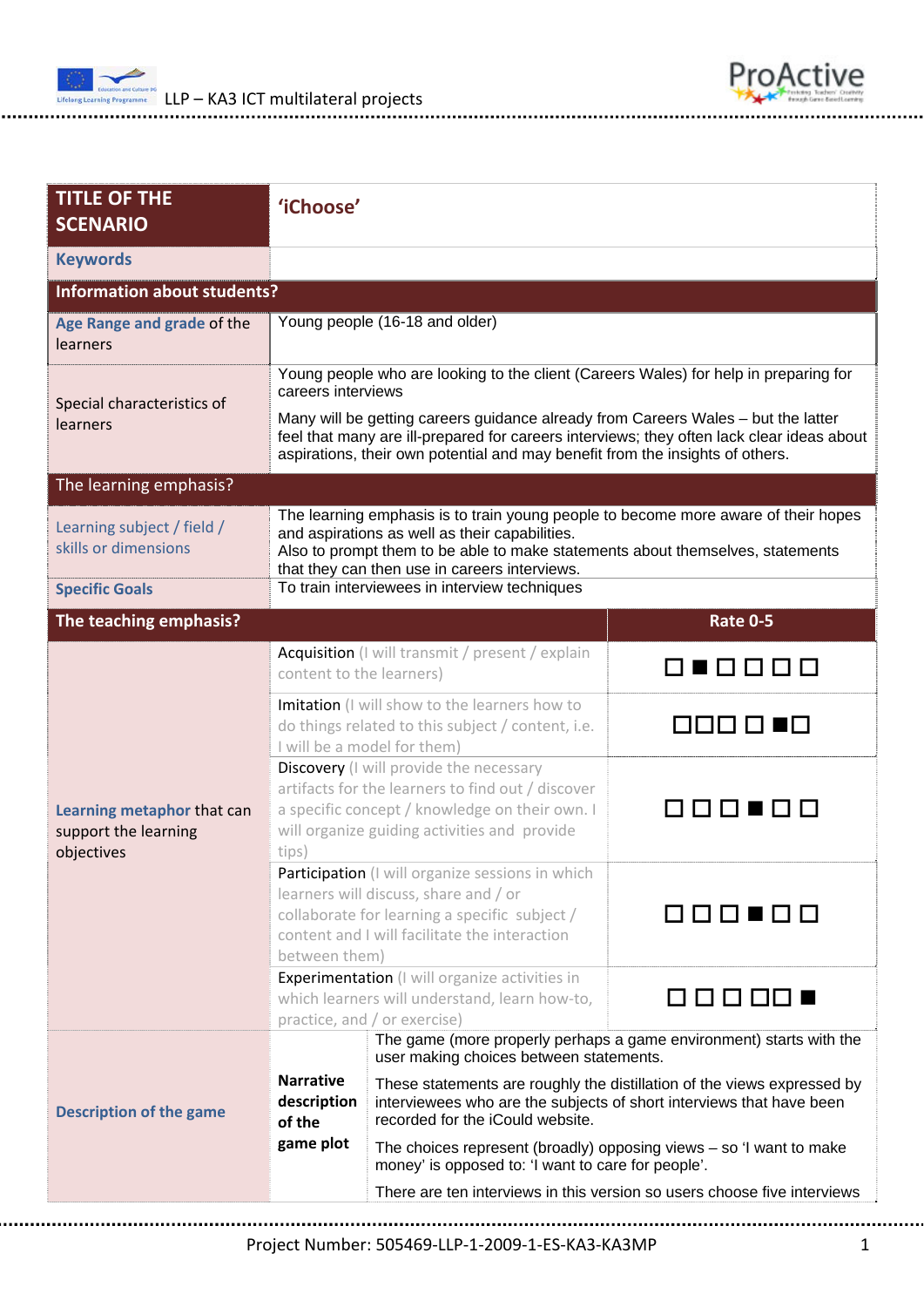



|                                                                                                          |              |                                                                                                         | to watch.                                                                                                                                                                                                                                        |                                                                               |                                 |  |
|----------------------------------------------------------------------------------------------------------|--------------|---------------------------------------------------------------------------------------------------------|--------------------------------------------------------------------------------------------------------------------------------------------------------------------------------------------------------------------------------------------------|-------------------------------------------------------------------------------|---------------------------------|--|
|                                                                                                          |              |                                                                                                         | Once the interviews are finished, a number of statements that have<br>been extracted form the interviews are displayed.                                                                                                                          |                                                                               |                                 |  |
|                                                                                                          |              | The user chooses one or more of the statements as being roughly in<br>line with their own thinking.     |                                                                                                                                                                                                                                                  |                                                                               |                                 |  |
|                                                                                                          |              |                                                                                                         | Once all have been watched the game displays the statements and the<br>user sees the collected statements in a list that can then be printed off<br>and used as a prompt sheet for interviews or as a discussion point for<br>talking to others. |                                                                               |                                 |  |
|                                                                                                          |              |                                                                                                         | To develop learners' self-awareness in relation to aspirations in career<br>paths                                                                                                                                                                |                                                                               |                                 |  |
|                                                                                                          | <b>Goals</b> | To provide users with statements about themselves which they can<br>query or discuss to achieve growth. |                                                                                                                                                                                                                                                  |                                                                               |                                 |  |
|                                                                                                          |              | <b>Characters</b>                                                                                       | User plus interviewees                                                                                                                                                                                                                           |                                                                               |                                 |  |
|                                                                                                          |              | <b>Scenes</b>                                                                                           | Videos of interviews                                                                                                                                                                                                                             |                                                                               |                                 |  |
|                                                                                                          |              |                                                                                                         |                                                                                                                                                                                                                                                  | <b>Learning settings</b>                                                      | <b>Estimated</b><br><b>Time</b> |  |
| <b>Narrative Description of</b><br>learning activities - step by<br>step organization and<br>structuring |              | Before the game:                                                                                        |                                                                                                                                                                                                                                                  |                                                                               |                                 |  |
|                                                                                                          |              | During the game:                                                                                        |                                                                                                                                                                                                                                                  | In front of computer                                                          | 20<br>minutes                   |  |
|                                                                                                          |              | After the game:                                                                                         |                                                                                                                                                                                                                                                  | Careers<br>Interviews/discussions<br>with others such as<br>teachers/trainers | 30<br>minutes                   |  |
|                                                                                                          |              |                                                                                                         |                                                                                                                                                                                                                                                  |                                                                               | Total: 50 +<br>mins.            |  |
| <b>How will I evaluate students?</b>                                                                     |              |                                                                                                         |                                                                                                                                                                                                                                                  |                                                                               |                                 |  |
| <b>Evaluation approach</b>                                                                               |              | Not planned as yet                                                                                      |                                                                                                                                                                                                                                                  |                                                                               |                                 |  |
| What will learners need in order to achieve learning objectives?                                         |              |                                                                                                         |                                                                                                                                                                                                                                                  |                                                                               |                                 |  |
| <b>Prerequisite</b>                                                                                      |              | Users will need:<br>Reading skills<br>interrogation                                                     | Simple gaming skills such as those used in navigation and in selection and                                                                                                                                                                       |                                                                               |                                 |  |
| <b>Settings and materials</b>                                                                            |              |                                                                                                         |                                                                                                                                                                                                                                                  |                                                                               |                                 |  |
| What is needed to implement the scenario?                                                                |              |                                                                                                         |                                                                                                                                                                                                                                                  |                                                                               |                                 |  |
| <b>Applications</b><br>involved                                                                          | Mandatory    |                                                                                                         | Careers Wales website (http://www.careerswales.com/)                                                                                                                                                                                             |                                                                               |                                 |  |
|                                                                                                          | Optional     |                                                                                                         |                                                                                                                                                                                                                                                  |                                                                               |                                 |  |
|                                                                                                          |              |                                                                                                         |                                                                                                                                                                                                                                                  |                                                                               |                                 |  |

Project Number: 505469‐LLP‐1‐2009‐1‐ES‐KA3‐KA3MP 2